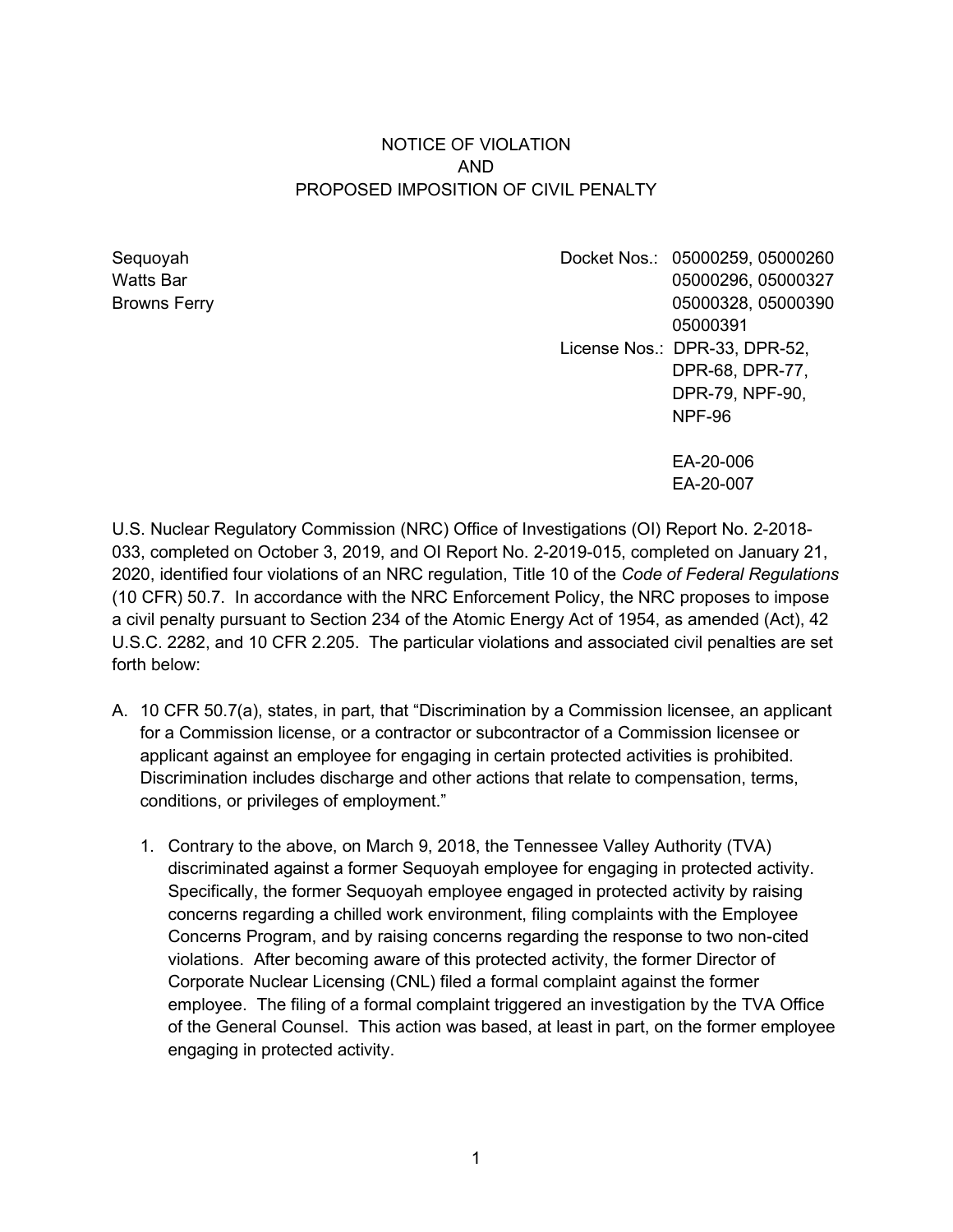2. Contrary to the above, on May 25, 2018, TVA discriminated against a former Sequoyah employee for engaging in a protected activity. Specifically, the former Sequoyah employee engaged in protected activity by raising concerns about a chilled work environment, filing complaints with the Employee Concerns Program, and raising concerns about the regulatory response the Kirk Key and Service Life non-cited violations. After becoming aware of this protected activity, TVA placed the former employee on paid administrative leave until the former employee resigned in August 2018. This action was based, at least in part, on the former employee engaging in protected activity.

This is Severity Level II problem (Enforcement Policy Sections 2.2.1.d, 6.10). Civil Penalty - \$303,471

- B. 10 CFR 50.7(a), states, in part, that "Discrimination by a Commission licensee, an applicant for a Commission license, or a contractor or subcontractor of a Commission licensee or applicant against an employee for engaging in certain protected activities is prohibited. Discrimination includes discharge and other actions that relate to compensation, terms, conditions, or privileges of employment."
	- 1. Contrary to the above, on March 9, 2018, TVA discriminated against a former corporate employee for engaging in protected activity. Specifically, the former corporate employee engaged in protected activity by raising concerns of a chilled work environment. After becoming aware of this protected activity, the former Director of CNL filed a formal complaint against the former employee. The filing of a formal complaint triggered an investigation by the TVA Office of the General Counsel that resulted in the former employee being placed on paid administrative leave followed by termination. This action was based, at least in part, on the former employee engaging in a protected activity.
	- 2. Contrary to the above, on January 14, 2019, TVA discriminated against a former corporate employee for engaging in protected activity. Specifically, the former corporate employee engaged in protected activity by raising concerns of a chilled work environment to the former Vice President of Regulatory Affairs and a TVA attorney during a TVA Office of the General Counsel investigation. After becoming aware of this protected activity, the former Vice President of Regulatory Affairs played a significant role in the decisionmaking process to place the former employee on paid administrative leave and terminate the former employee. These actions were based, at least in part, on the former employee engaging in a protected activity.

This is Severity Level I problem (Enforcement Policy Sections 2.2.1.d, 6.10). Civil Penalty - \$303,471

Combined total Civil Penalty: \$606,942.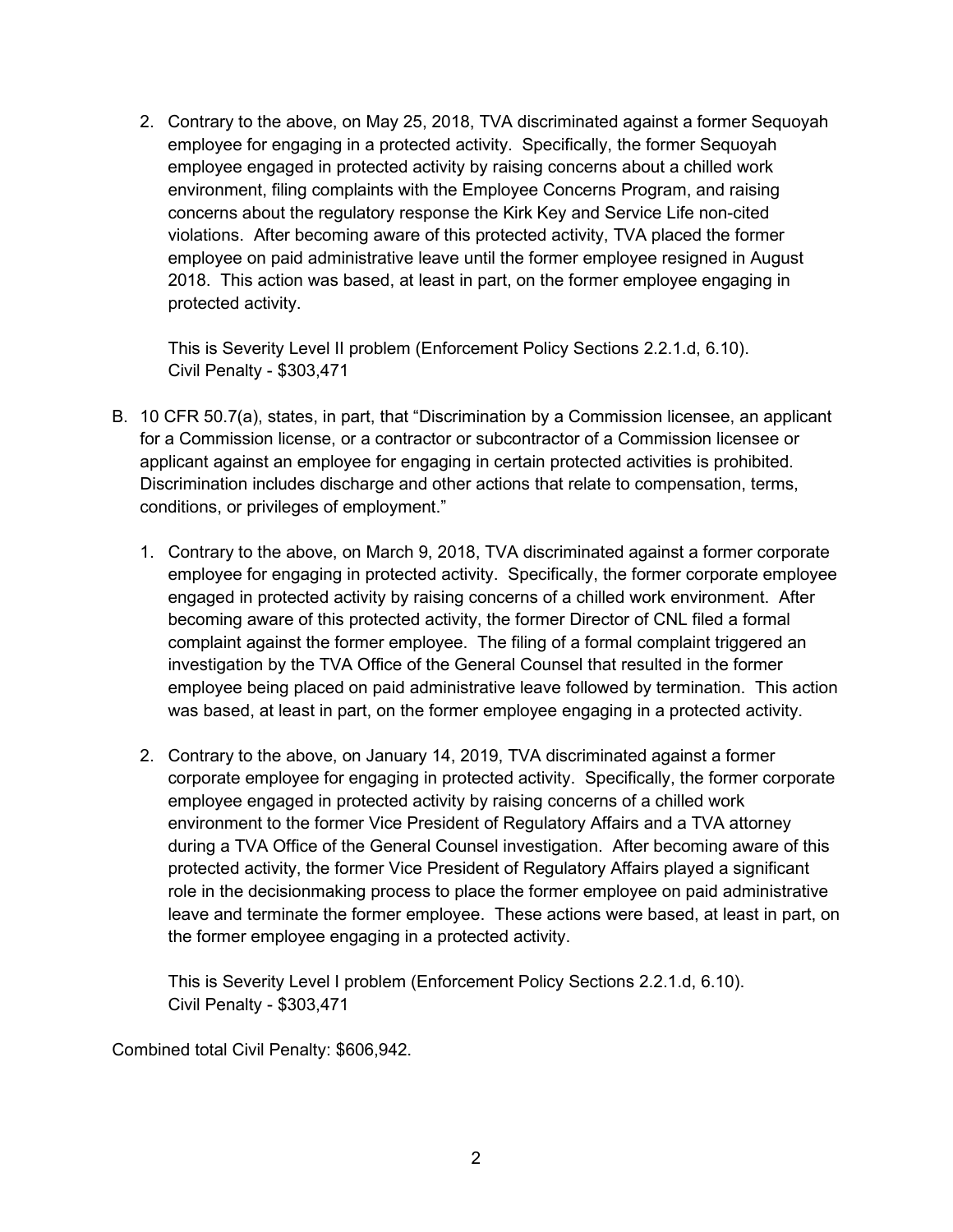Pursuant to the provisions of 10 CFR 2.201, the Tennessee Valley Authority is hereby required to submit a written statement or explanation to the Director, Office of Enforcement, U.S. Nuclear Regulatory Commission, with a copy to the Document Control Desk, Washington, DC 20555-0001, within 30 days of the date of this Notice of Violation and Proposed Imposition of Civil Penalty. This reply should be clearly marked as a "Reply to a Notice of Violation (EA-20-06 and EA-20-07)" and should include for the violation: (1) the reason for the violation, or, if contested, the basis for disputing the violation or severity level; (2) the corrective steps that have been taken and the results achieved; (3) the corrective steps that will be taken to avoid further violations; (4) your plan and schedule for completing short and long term corrective actions and (5) the date when full compliance will be achieved.

Your response may reference or include previous docketed correspondence, if the correspondence adequately addresses the required response. If an adequate reply is not received within the time specified in this Notice, the NRC may issue an order or a Demand for Information requiring you to explain why your license should not be modified, suspended, or revoked or why the NRC should not take other action as may be proper. Consideration may be given to extending the response time for good cause shown.

TVA may pay the civil penalty in accordance with NUREG/BR-0254 and by submitting to the Director, Office of Enforcement, U.S. Nuclear Regulatory Commission, a statement indicating when and by what method payment was made, or may protest imposition of the civil penalty in whole or in part, by a written answer within 30 days of the date of this Notice addressed to the Director, Office of Enforcement, U.S. Nuclear Regulatory Commission. Should the Licensee fail to answer within 30 days of the date of this Notice, the NRC will issue an order imposing the civil penalty. Should the Licensee elect to file an answer in accordance with 10 CFR 2.205 protesting the civil penalty, in whole or in part, such answer should be clearly marked as an "Answer to a Notice of Violation (EA-20-06 and EA-20-07)" and may: (1) deny the violation listed in this Notice, in whole or in part; (2) demonstrate extenuating circumstances; (3) show error in this Notice; or (4) show other reasons why the penalty should not be imposed. In addition to protesting the civil penalty in whole or in part, such answer may request remission or mitigation of the penalty.

In requesting mitigation of the proposed penalty, the response should address the factors addressed in Section 2.3.4 of the Enforcement Policy. Any written answer addressing these factors pursuant to 10 CFR 2.205 should be set forth separately from the statement or explanation provided pursuant to 10 CFR 2.201, but may incorporate parts of the 10 CFR 2.201 reply by specific reference (e.g., citing page and paragraph numbers) to avoid repetition. The attention of the Licensee is directed to the other provisions of 10 CFR 2.205 regarding the procedure for imposing (a) civil penalty.

Upon failure to pay any civil penalty which subsequently has been determined in accordance with the applicable provisions of 10 CFR 2.205 to be due, this matter may be referred to the Attorney General, and the penalty, unless compromised, remitted, or mitigated, may be collected by civil action pursuant to Section 234c of the Act, 42 U.S.C. 2282c.